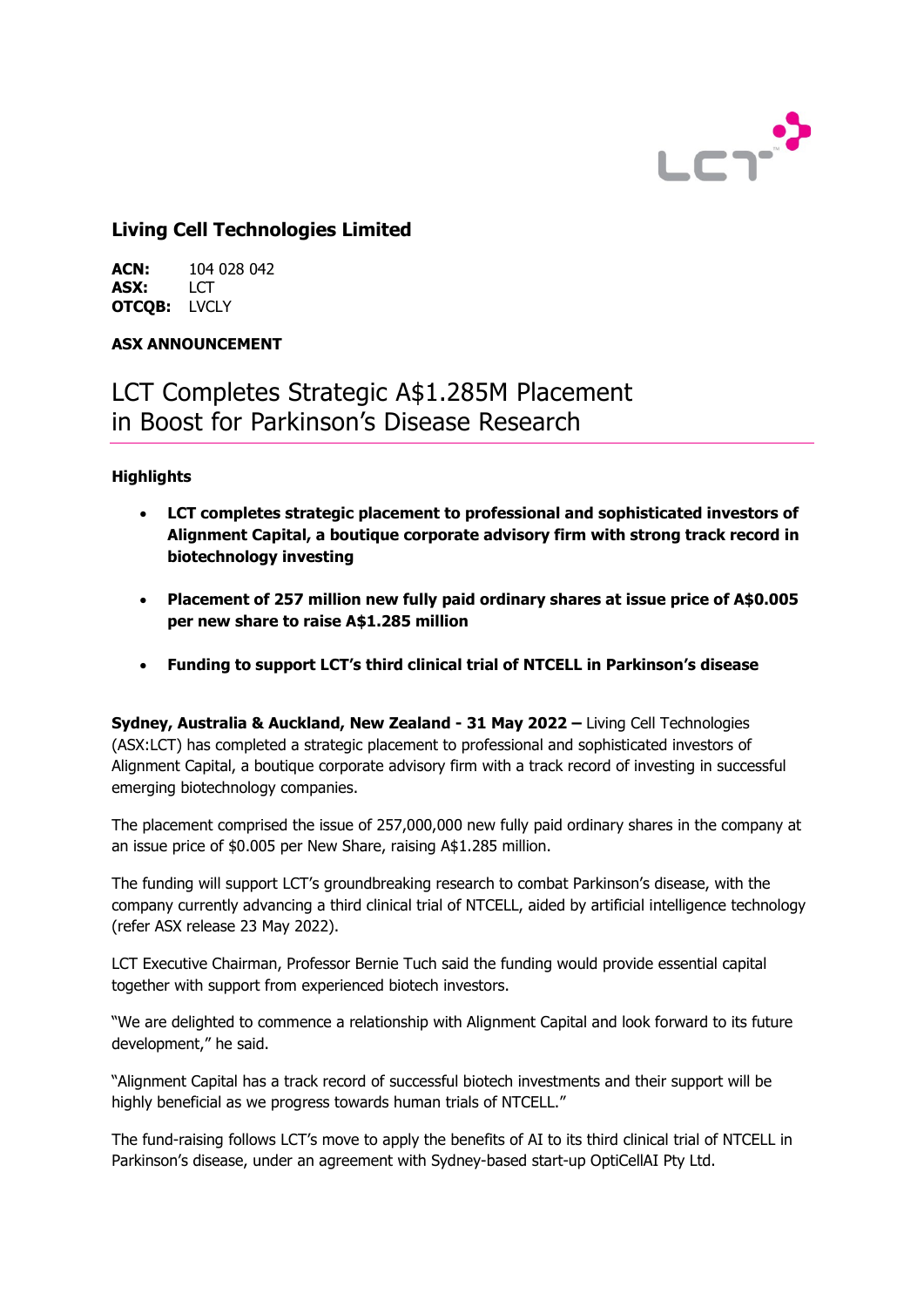In March, LCT signed a Research Agreement with the University of Technology Sydney to enable the production of NTCELL in Australia for the first time.

#### **Placement Terms**

LCT has received binding commitments from professional and sophisticated clients of Alignment Capital Pty Ltd to raise A\$1.285 million via a placement of 257,000,000 new fully paid ordinary shares in the company (New Shares) at an issue price of A\$0.005 per New Share.

The issue has been conducted by LCT utilising its 7.1 and 7.1A capacity.

Alignment Capital will be paid a cash fee of 6 per cent on the total amount raised.

Authorised for release by the Board of Living Cell Technologies Limited.

**– Ends –** 

#### **For further information: <b>[www.lctglobal.com](http://www.lctglobal.com/)**

**At the Company:** Bernie Tuch Chief Executive Mobile: +61 411 461 604 [bernie](mailto:bernietuch@lctglobal.com)[tuch@lctglobal.com](mailto:bernietuch@lctglobal.com)

**For media/investor queries:** Anthony Fensom Republic PR Mobile: +61 407 112 623 [anthony@republicpr.com.au](mailto:anthony@republicpr.com.au)

# **About NTCELL**

NTCELL is an alginate coated capsule containing clusters of neonatal porcine choroid plexus cells that are sourced from a unique herd of designated pathogen-free pigs bred from stock originally discovered in the remote sub-Antarctic Auckland Islands. Choroid plexus cells are naturally occurring 'support' cells for the brain and secrete cerebrospinal fluid (CSF), which contains a range of factors that support nerve cell functions and protective enzymes that are crucial for nerve growth and healthy functioning. In NTCELL, the porcine choroid plexus cells are coated with alginate to protect them from attack by the immune system. Therefore, no immunosuppressive regimen needs to be administered to recipients.

#### **About Living Cell Technologies**

Living Cell Technologies Limited (ASX: LCT) is an Australasian biotechnology company that is focused on discovering and developing novel treatments for debilitating conditions such as diabetes and Parkinson's disease.

LCT is listed on the Australian (ASX: LCT) and US (OTCQB: LVCLY) stock exchanges. The company is incorporated in Australia, with its operations based in Australia and New Zealand.

For more information visit [www.lctglobal.com](http://www.lctglobal.com/) or follow @lctglobal on Twitter, Facebook or LinkedIn.

#### **Forward-looking statements**

This document may contain certain forward-looking statements, relating to LCT's business, which canbe identified by the use of forward-looking terminology such as "promising," "probable", "plans," "anticipated," "will," "project," "believe," "forecast," "expected," "estimated," "targeting," "aiming." "set to." "potential." "seeking to." "goal." "could provide," "intends," "is being